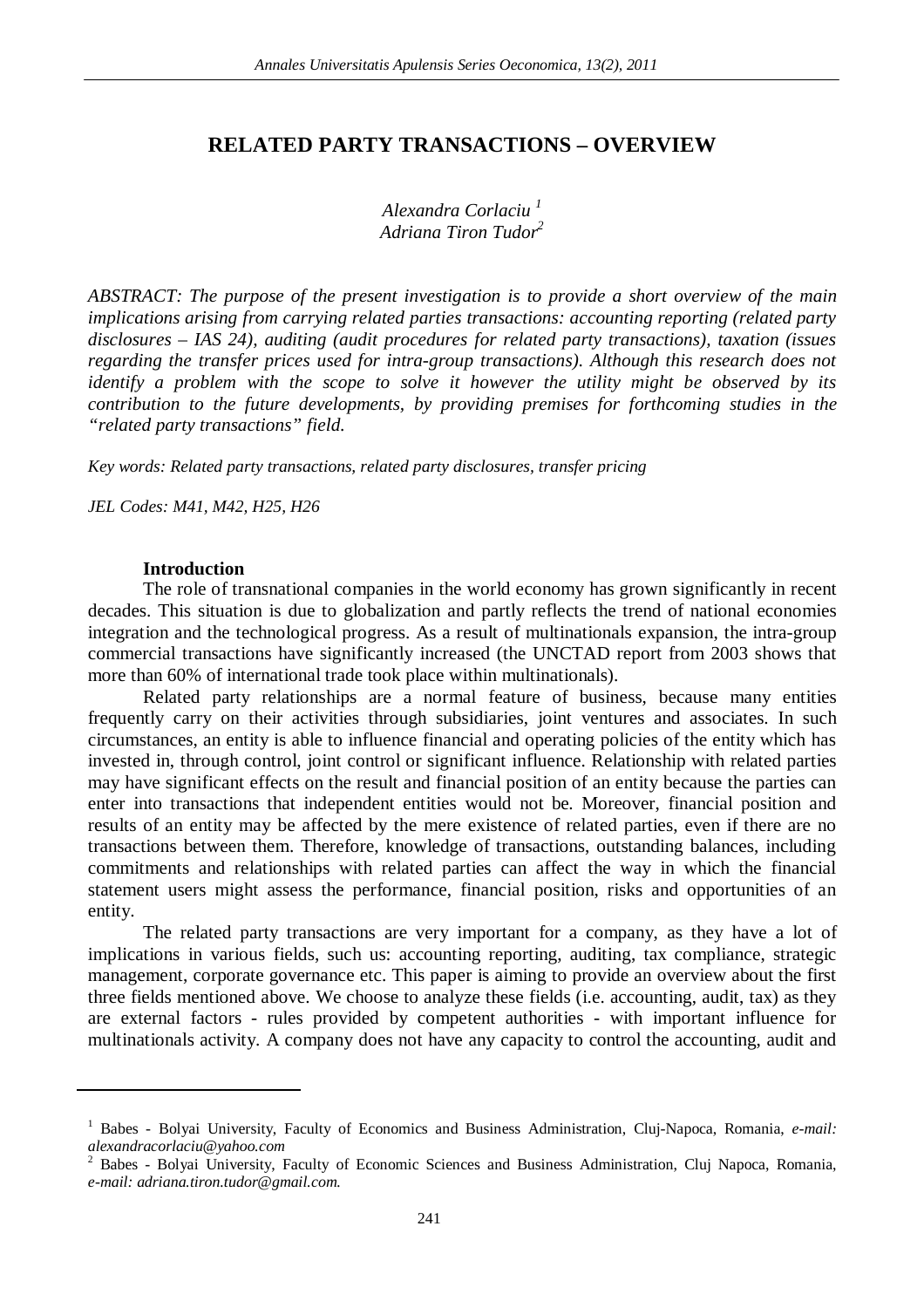tax regulations and it always has to conduct its activity in order to be in compliance with such legislative requirements.

# **Research methodology**

The purpose of the present investigation is to provide a short overview of the main implications arising from carrying related parties transactions: *accounting reporting* (related party disclosures – IAS 24), *auditing* (audit procedures for related party transactions), *taxation* (issues regarding the transfer pricing used for intra-group transactions). We choose to discuss about these three fields as they are external factors (rules provided by competent authorities) with high influence for multinationals activity. We used in this paper the fundamental research type and we applied the deductive research method (meaning that general conclusions were extracted based on available data). As investigation techniques, we used the literature research; analysis of international regulations/law in accounting, audit, taxation; logical analysis.

Although this investigation does not identify a problem with the scope to solve it however the utility might be observed in its contribution to the future developments, by providing premises for forthcoming studies in the "related party transactions" field.

# **Literature review**

A related party transaction is defined by International Accounting Standard (IAS) 24 as follows: "*a transfer of resources, services, or obligations between related parties, regardless of whether a price is charged",* and two or more parties are considered to be related if one of them has the ability to control, joint control or to exercise significant influence over the other one in making operational or financial decisions.

By conducting a literature review, Chen-Wen et. Chinsun (2010) have found out that related party transactions are broadly defined in two ways, as described hereinafter. Thus, generically, related party transactions are defined as transactions between a company and its related entities (e.g., affiliates, subsidiaries, principal owners, directors, officers). Then, related-party transactions are defined by Young (2005) as "transactions between a company and an insider, which have been the subject of heightened scrutiny from investors and the financial media since the collapse of Enron in late 2001". In a paper about the techniques used for auditing related party transactions Gordon et al. (2007) state that related party definition varies across regulatory bodies. Furthermore, they consider that related party transactions ought to be assessed in the overall context of a company's governance structure, where the managements' assertions regarding the existence and the nature of such transactions should play a determinant role.

In the opinion of Coase (1937), related party transactions between group members might be cost-effective, due to two main reasons: they help in reducing transaction costs and enhance the enforcement of contracts and property rights. However, the principal owners and/or main directors might abuse from such related flows by using them for opportunistic purposes. A relevant example is when transactions are carried out at a different price than the market one and the profits are then shifted among group members, while the consolidated earnings remain generally unaffected (Thomas et al., 2004). Gordon et al. (2007) considered that related party transactions represent a normal part of the business and the fact that firms are conducting a high volume of such transactions should not automatically lead to the conclusion that they hide accounting and financial fraud.

According to literature review, the papers regarding transfer pricing generally deals with the following main topics: tax accounting papers studying the degree to which differentials between national tax rates lead to income shifting and transfer pricing manipulation (Klassen, Lang, Wolfson, 1993; Harris, 1993; Iacob, 1996; Swenson, 2001; Gupta, Mills, 2002); fiscal rules as one of the environmental factors that influence the group's transfer pricing policy (Emmanuel, Mehafdi,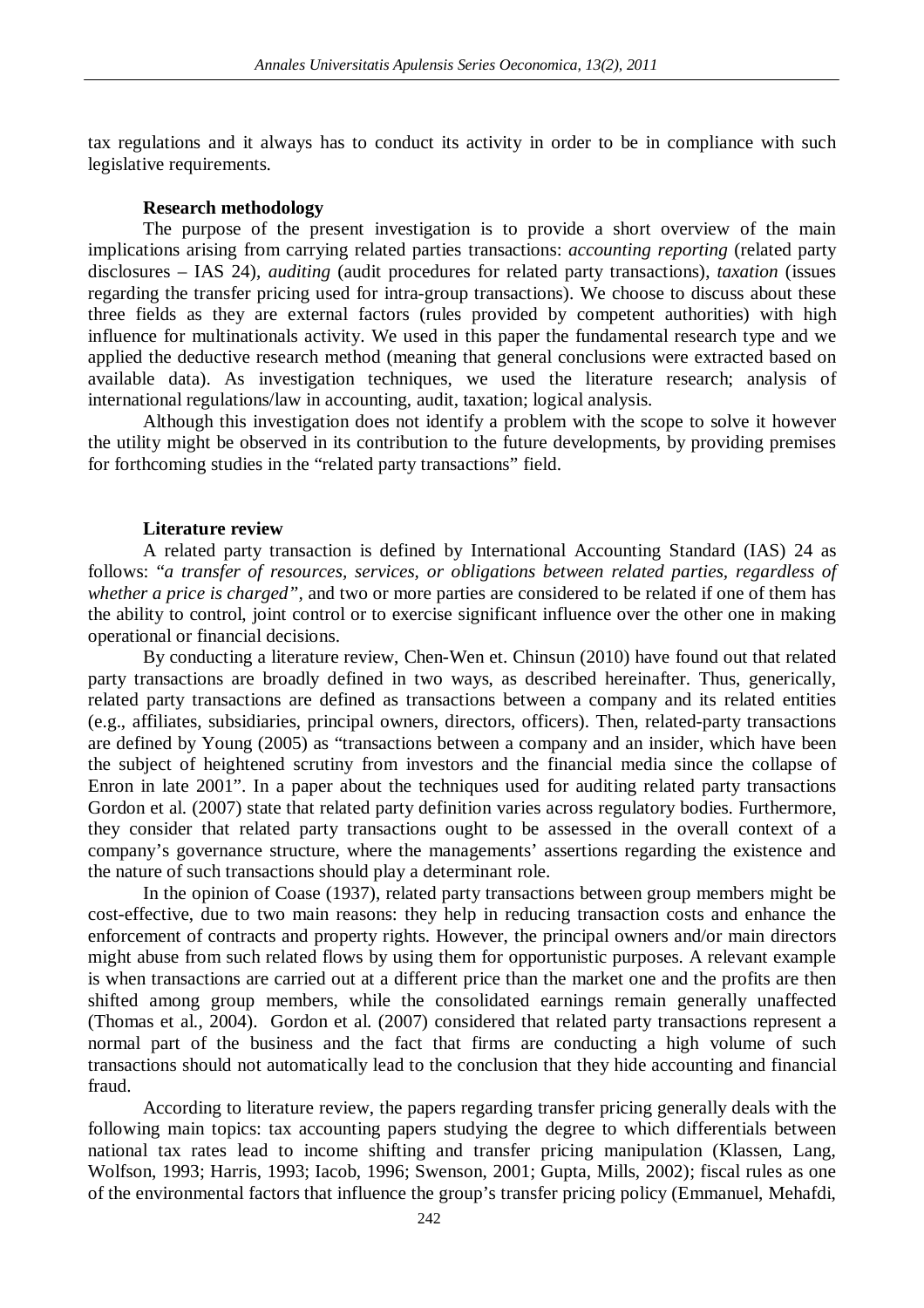1994; Cravens, Shearon, 1996; Cravens, 1997); optimal transfer pricing method from a tax perspective (Swenson, 2001; Van Mens, Porquet, 2001; Douvier, 2005); the possibilities to maximize the firm's value through the transfer pricing strategy (Michaels, 2005). There are a lot of papers investigating the relationship between company performance and related party transactions (Igor et al., 2001; Grosfeld and Tressel, 2002; Ming and Wong, 2003; Young, 2005; Bennedsen et al., 2007). Gordon et al (2004a) and Kohlbeck and Mayhew (2004) conclude that a weak corporate governance leads to more related party transactions.

Generally, in the scientific literature on the related party transactions topic, two theories predominate, as follows: (a) *conflict of interests*: in this case the transactions are viewed as potentially harmful and they are thought to be carried out in the executives interest (with the purpose to expropriate wealth from shareholders) - Jian and Wong (2008); Aharony et al. (2005), Kohlbeck and Mayhew (2004) etc; (b) *efficient transaction*: related party transactions are considered profitable economic deals - Gordon et al. (2004 a, b).

#### **Accounting overview**

The general reporting framework of related party transactions is set out by IAS 24. Related party transactions can take a variety of forms. Many of them include transactions in the normal course of business, for example, purchases or sales of goods at market values. However, others can include significant one-off transactions that may be at a fair value on an arm's length basis or that may be at book value or some other amount that differs from market prices. The stated objective of IAS 24, "Related party disclosures", is to ensure that "financial statements contain the disclosures necessary to draw attention to the possibility that the reported financial position and results may have been affected by the existence of related parties, transactions or outstanding balances with such parties" (IAS 24 par 1).

Most related party transactions are carried out in the normal course of an entity's business, but companies do also sometimes act improperly or illegally through the medium of related parties (this is particularly in those circumstances when disclosure is important). Of course, it would be naive to think that an entity that indulged in improper or illegal activities would willingly disclose the fact. The disclosure requirements of IAS 24 cannot prevent illegal actions or fraud. However, the existence of rules in the standard gives authority to both employees involved in preparing the financial statements, and to auditors, to resist any suppression of disclosure. In addition, regulators and other authorities are able to use the standard's provisions when investigating and punishing any illegality revealed.

IAS 24 is a disclosure standard. It sets out how related party relationships, transactions and balances should be identified and what disclosures should be made, and when. (IAS 24 par 2). The standard requires disclosure of related party transactions and balances in the individual financial statements of parent companies and subsidiaries. This means that intra-group transactions between such entities are disclosed, although generally such disclosures are likely to be aggregated by type because of their large volume. For instance, a subsidiary would usually disclose aggregate sales to, and aggregate purchases from, its parent. On consolidation, however, such transactions would be eliminated and would, therefore, not be disclosed in the consolidated financial statements (IAS 24 par 3, 4).

The standard also requires that related party relationship, transactions and balances between a venturer, an investor in a joint venture or an associate and its joint venture or associate to be disclosed in the individual financial statements of both the investor and associate (IAS 24 par 3). As such, transactions and balances that are not eliminated on consolidation would also be disclosed in any consolidated financial statements produced by the investor.

There are no exemptions from disclosure of intra-group transactions for subsidiaries, or for parent companies that produce consolidated financial statements with their individual financial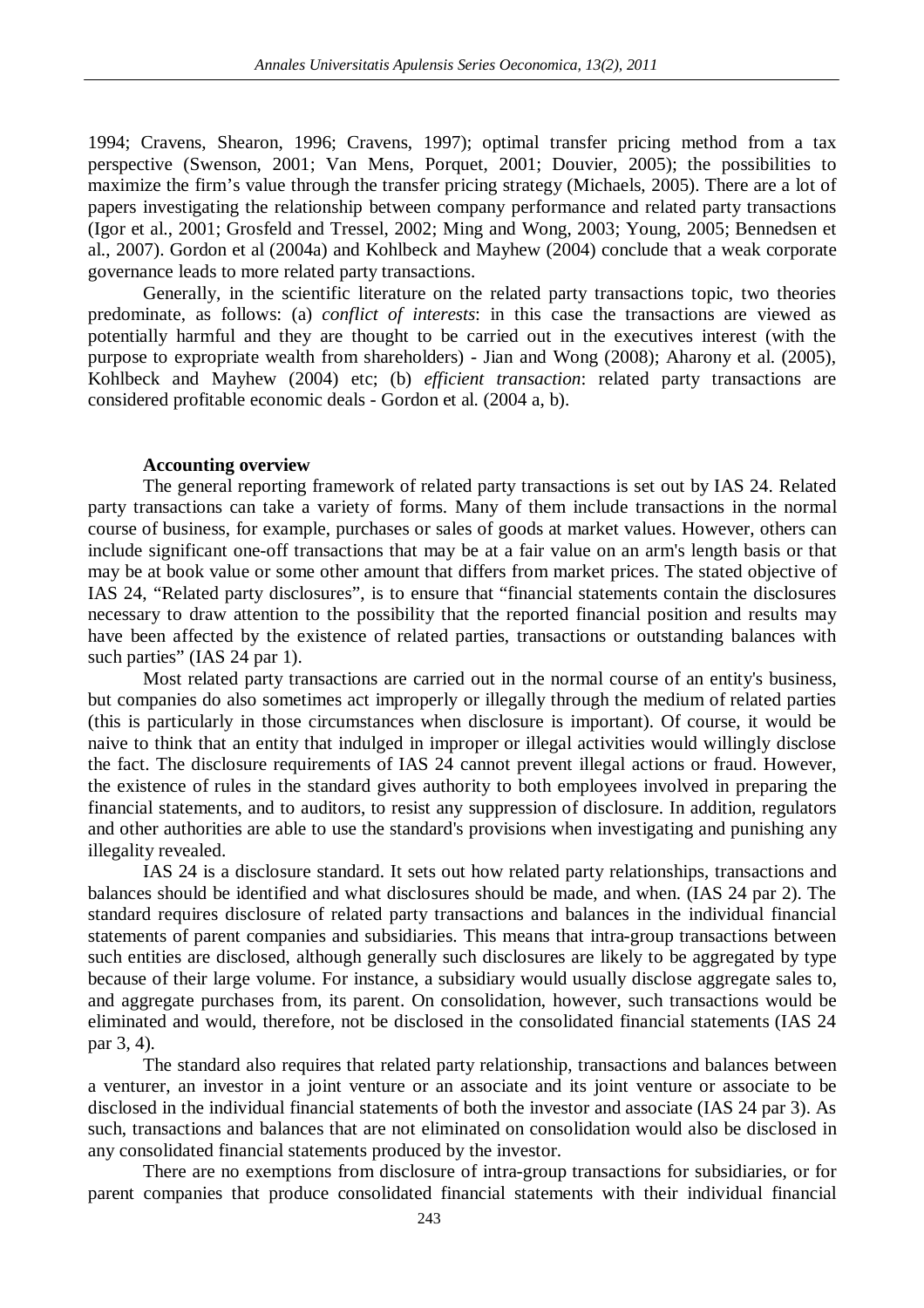statements. Nor is there any "confidentiality" exemption, even in the situation where an entity has a duty of confidentiality imposed by law. In relation to intra-group transactions between parents and subsidiaries, the IASB has stated that disclosure of related party transactions and balances is essential information for external parties who need to be aware of the level of support provided by related parties (IAS 24 par BC11). Many subsidiaries, for example, depend on financial support from their parents and those who advance credit to such subsidiaries should to be aware of the level of support available from the parent or of the lack of such support.

# **Auditing overview**

The related party transactions audit represents an important part of a financial statements audit. The detection of related parties and related party transactions as well are between the most important and difficult issues of a financial statements audit. This part of an audit is fateful because of the following reasons: (i) the demand under generally accepted accounting standards to present material related party transactions and particular control relationships; (ii) the possibility to distort or mislead the financial statements in the lack of appropriate disclosure; and (iii) the evidences of fraudulent financial reporting and/or misappropriation of assets which were encouraged, among others, by the existence of undisclosed related parties. The undisclosed related parties are important tools for unscrupulous persons. Related parties, such as affiliated entities, controlling shareholders or general management may perform transactions that improperly grow earnings by distorting their economic substance or mask financial results through lack of disclosure, or may even fraud the company by transferring funds to other related parties.

Related party transactions have been playing an important role in auditing in the latest years. From an auditor's point of view, related-party transactions bear two different, but not necessary exclusive, implications: appropriate disclosure and fraud detection. In certain situations, relatedparty transactions might be the direct result of an affiliation/controlling relationship, as in the lack of such relationship, the dealings might not have occurred at all or might have had substantially different conditions. In such circumstances, disclosure regarding the amount and the nature of related party transactions is necessary for a suitable understanding of the financial statements. Inappropriate disclosure of transactions with related parties might have as a result the misleading of the financial statements and this is way the auditor should be concerned with identifying such transactions during the audit process and evaluating the veracity of their disclosure**.**

The general framework regarding the responsibilities of the auditor with respect to the related party relationships and transactions during a financial statements audit is provided by the International Standard on Auditing (ISA) 550 "Related parties". According to its provisions, the auditor has the responsibility to perform "audit procedures to identify, assess and respond to the risks of material misstatement arising from the entity's failure to appropriately accounting for or disclose related party relationships, transactions or balances in accordance with the requirements of the financial reporting framework basis on which the reporting statements are performed" (ISA 550, par 3). The auditor has to achieve a proper understanding of an entity's related party relationship and transactions in each auditing process, even in the cases when the applicable financial reporting framework requires minimal or no related party disclosures, as the auditor needs to be able to assess whether the financial statements are affected by those relationships and transactions (ISA 550 par 4).

Where there is observed a material misstatement of the financial statements that belong to the non-disclosure of information, the auditor is guided by the requirements of ISA 705, "Modifications to the opinion in the independent auditor's report", which is applicable for periods starting on or after 15 December 2009. Paragraph 19 of ISA 705 states that where such circumstances arise, the auditor should: (i) "discuss the non-disclosure with those charged with governance; (ii) describe in the basis for modification paragraph the nature of the omitted information; and (iii) unless prohibited by law or regulation include the omitted disclosures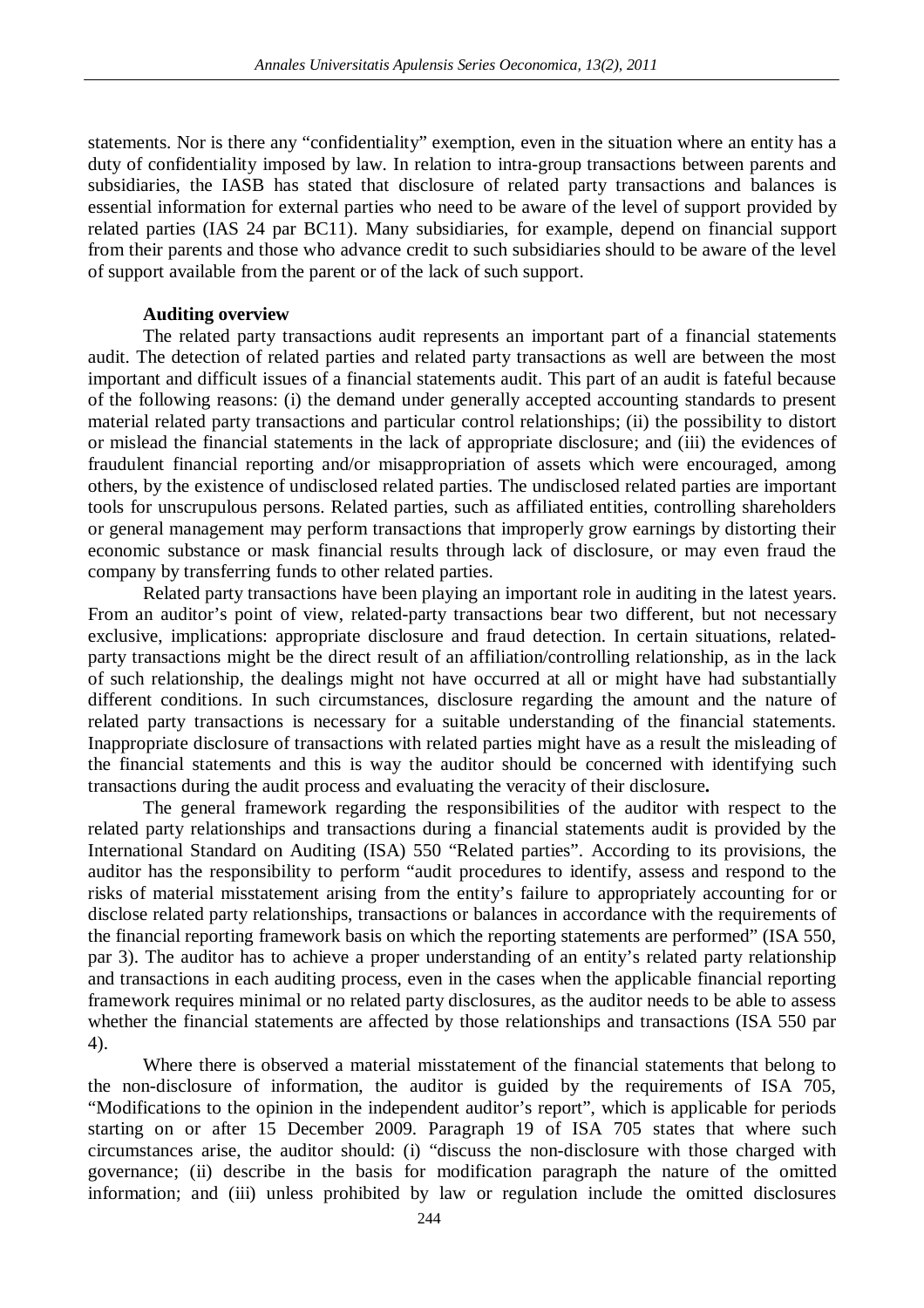provided it is practicable to do so and the auditor has obtained sufficient appropriate audit evidence about the omitted information" (ISA 705 par 19).

The previous auditing standard, for periods starting prior to 15 December 2009, did not require the auditor to include the missing disclosures where appropriate. This means that for periods starting on or after 15 December 2009 audit opinions might include the omitted disclosures where previously the auditor simply gave a qualified opinion and stated the company's failure to disclose the information.

The ISA's application guidance describes circumstances where it would not be appropriate to disclose the omitted information as follows: "(i) the disclosures have not been prepared by management or the disclosures are otherwise not readily available to the auditor; or (ii) in the auditor's judgment the disclosures would be unduly voluminous in relation to the auditor's report." (ISA 705 par A19).

## **Fiscal overview**

From a fiscal point of view the related party transactions present importance due to the transfer prices involved. In the cases when one part of a transnational company situated in one country transfers (meaning that it sells) goods, services or know-how to another part situated in a different country, the price paid for these goods or services is called "transfer price". This is considered as the price charged in commercial dealings (whether for tangible property, intellectual property or services provision) carried on between companies under control/affiliation relationship (Abdallah, 2004) and is often an important component used for performance assessing within large divided companies (Langfield-Smith, Smith, 2005).

Transfer pricing is one of the most challenging and frequently least understood tool of a transnational company. In unrelated party transactions, the independent market forces set the commercial pricing of goods, intangibles or services transacted between them. However, due to the lack of independence belonging to the commercial and financial transactions carried on between related parties, there is the possibility of setting transfer prices that deviate from independent commercial prices.

As a consequence, this might result in the distortion of profits and tax liabilities as well in case of each related entity. When the related entities are situated in different fiscal jurisdictions, the potential distortion of profits and tax liabilities involves a greater concern, due to the fact that the difference in taxation level might lead to the possibility of not paying the fair share of tax in certain jurisdictions, while the group as a whole can benefit from a tax advantage.

Thus, transfer pricing might be just an arbitrary figure, meaning by this that it could be unrelated to costs incurred, to operations carried out or to added value. The transfer prices might be shaped at a level which reduces or even cancels out the total tax that has to be paid by the transnational organisation in certain tax jurisdictions.

Based on the above, we can conclude that the growth of multinationals bear increasingly complex taxation aspects for both companies and tax administrations, since different country rules for the company taxation cannot be view in isolation, but must be analyzed in a broad international context. These issues arise from the practical difficulty for both multinationals and tax administration to determine the revenues and expenses of a company that is part of a transnational group that should be taken into account within a fiscal jurisdiction, particularly where the group's operations are highly integrated.

In the case of multinationals, the need to comply with regulations and administrative requirements that might differ from country to country involves additional problems. Different requirements might lead to a greater burden on a company and result in higher cost compliance than for a similar firm operating only within a single tax jurisdiction.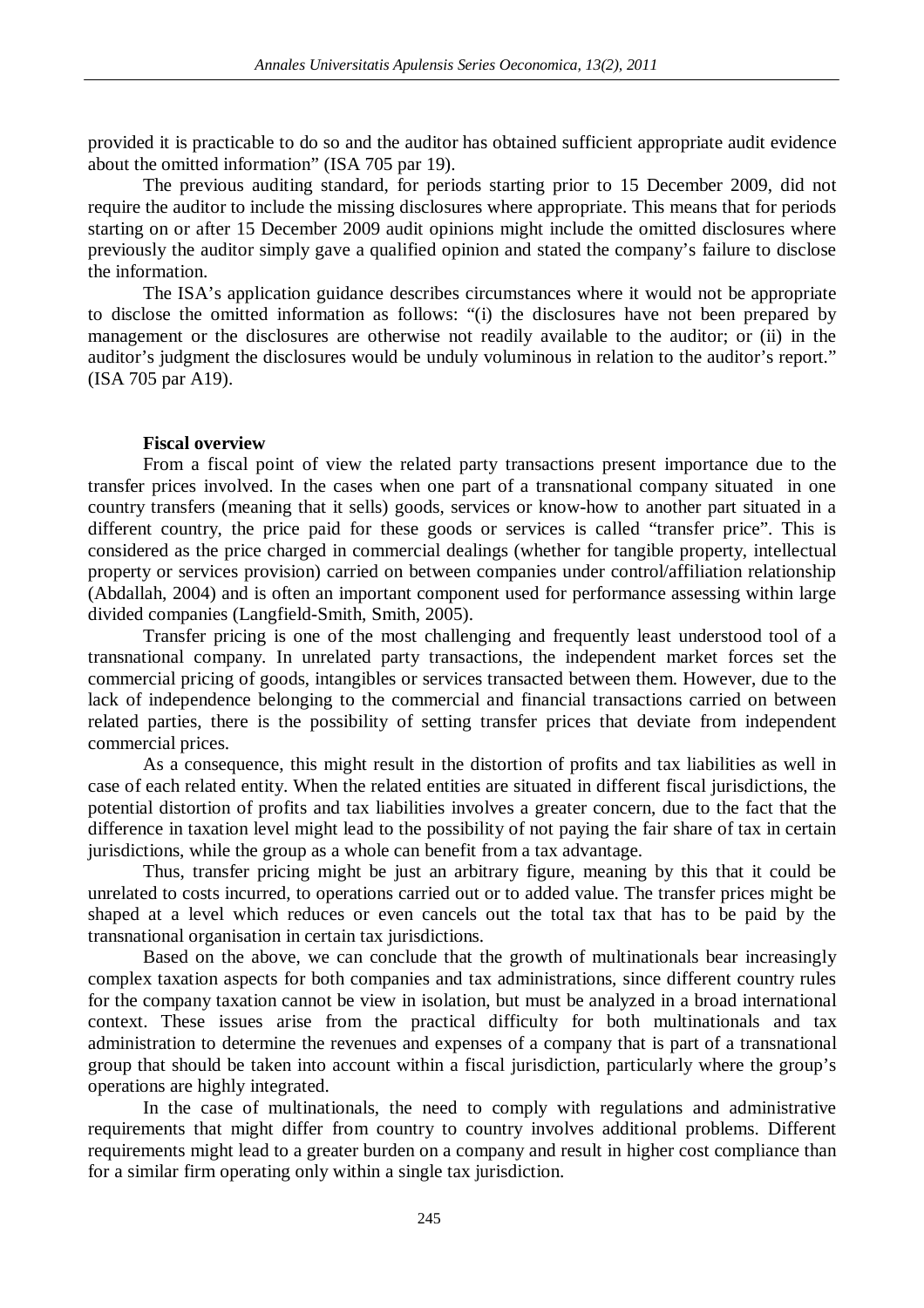For tax administration, specific problems may arise at both policy and practical level. At a policy level, countries have to reconcile their legitimate right to tax profits of a taxpayer based upon revenues and expenses that might be reasonably considered arising within their territory with the necessity to avoid the taxation of the same piece of income by more than one tax jurisdiction. Such double or multiple taxation might create an impediment to cross-border transactions of goods, services and capital movement. At a practical level, a country's determination of such revenues and expenses allocation could be impeded by difficulties in obtaining pertinent data located outside its own jurisdiction.

Thus, in a global economy where multinationals play a prominent role, governments should ensure that the taxable profits of such an entity are not artificially shifted out of their country and that the tax base reported by multinationals within their jurisdiction reflects the real economic activity performed therein. This is way the tax authorities in the US and a handful of others countries has started to pay considerable attention to transfer pricing early before, in the 1960 and 1970. As part of their general remit OECD member countries recognised that it would be helpful to provide some general guidance on transfer pricing in order to avoid the damaging effect that double taxation would have on international trade. The result was the OECD report and Guidelines of transfer pricing which were first issued in 1979 and were subsequently revised and updated in 1995 and again in 2010.

The OECD Guidelines for transfer pricing provides "the arm's length principle" as the standard to guide transfer pricing. Currently, the arm's length principle is the internationally accepted standard adopted by the OECD's member countries and many non-member countries as well.

The arm's length principle is defined in paragraph 1 of Article 9 (Associated Enterprises) of the OECD Model Tax Convention on Income and Capital as presented below: "Where conditions are made or imposed between two affiliated enterprises in their commercial or financial relations which differ from those which would be made between independent enterprises, then any profits which would, but for those conditions, have accrued to one of the enterprises, but, by reason of those conditions, have not so accrued, may be included in the profits of that enterprise and taxed accordingly."

Article 7 "Business Profits" of the OECD Model Tax Convention on Income and Capital provides under paragraph 2 that when the profits are attributed to a permanent establishment, that permanent establishment should be considered as "a distinct and separate enterprise engaged in the same or similar activities and under the same or similar conditions". These provisions correspond to the application of the arm's length principle defined in paragraph 1 of Article 9 "Associated Enterprises" of the OECD Model Tax Convention on Income and on Capital.

According to the arm's length principle, the transactions between related parties should be performed under comparable conditions and circumstances as the transaction with independent parties. This principle is based on the hypothesis that whether the terms and conditions agreed in an independent party transaction are driven by the market forces, the pricing of the transaction would reflect the real economic value of the contribution of each entity involved in the transaction. Shortly, this means that whether two related parties obtain profits at levels above or below the comparable market level just due to the special relationship between them, the profits will be considered as non-arm's length. In such a situation, tax authorities that enact the arm's length principle are allowed to make all the needed adjustments to the taxable profits of the related parties in their countries with the scope to reflect the real value that would be derived on an arm's length basis.

Hereby, by applying the arm's length principle, the related and the independent party dealings would be treated equally for tax purposes and hence the creation of tax advantages or disadvantages would be avoid (otherwise the relative competitive positions of each entity would be distort).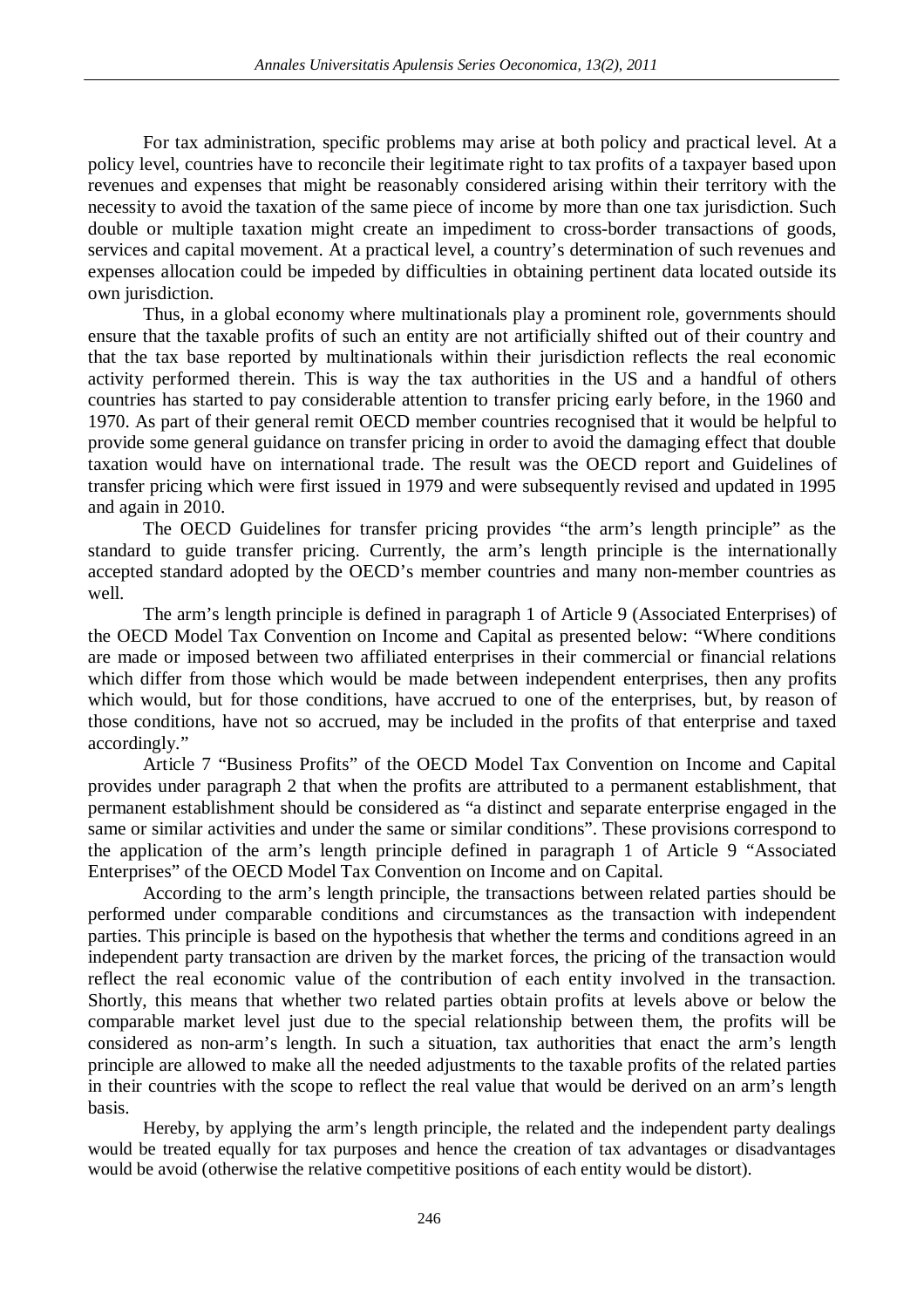However the application of the arm's length principle is not simple and it involves certain difficulties. For instance, there are cases of complicated and unique business structures or arrangements that might be rarely encountered between independent entities. The lack of comparable circumstances incurred between independent parties leads to a difficult application of the arm's length principle. Moreover, in order to establish the arm's length principle, there would be sometimes necessary substantial analysis of large volumes of data and information (in addition, there are cases when certain information might not even be readily available or might be confidential and cannot be disclosed without revealing business secrets). Furthermore, the taxpayers could be obliged to bear additional burdens in order to perform such comprehensive analyses for applying the arm's length principle and preparing sufficient documentation needed to demonstrate compliance with the arm's length principle.

Nevertheless, the multinationals should carefully treat the transfer pricing issues and should ensure they hold a proper and detailed documentation of transfer prices used, as it is vital for every entity to hold a coherent and defendable transfer pricing policy, which is responsive to the very real climate of change in which they are operating. As cross border intra-group transactions are growing rapidly and becoming more and more complex, the tax authorities worldwide become more vigilant. Thus, currently they are imposing stricter penalties and new documentation requirements and are engaging in increased information exchanges and increased tax audit/tax inspection processes, as they become aware of how transfer pricing might affect tax incomes. By considering transfer pricing practices carefully, multinational groups have the possibility to manage risk while improving operational and financial performance based on a long-term view of sustainable growth.

# **Conclusions**

As the economy globalize, the numerous processes in the research and development, manufacture, sale and distribution of goods or services increasingly are performed by separate entities within a multinational group and the flow of products and services through intercompany transactions frequently involves two or more countries. In these circumstances, the related party transactions become very important for a company, all the more so as they bear a lot of implications in various fields.

Generally, in the scientific literature on the related party transactions topic, two theories predominate, as follows: (a) *conflict of interests*: in this case the transactions are viewed as potentially harmful and they are thought to be carried out in the executives interest (with the purpose to expropriate wealth from shareholders) - Jian and Wong (2008); Aharony et al. (2005), Kohlbeck and Mayhew (2004) etc; (b) *efficient transaction*: related party transactions are considered profitable economic deals - Gordon et al. (2004 a, b).

An important issue arising from carrying out related party transaction is represented by the transfer prices involved in such dealings. These prices are not the subject of an exact science and, consequently, their determination is a subjective issue, which can give rise to different interpretations. The transfer pricing assessment is a laborious process which requires tax and accounting knowledge and also needs information from various economic fields that may influence their level. Such information is about: a very good knowledge of the goods/services traded, of the production process of these goods/services, of the market etc.

By using the fundamental research type, this paper provided a short overview of accounting, auditing and taxation aspects borne by the related party transactions. As it is presented above, those are complex fields involving specific and different burdens in a company's account. Consequently, the firms carrying out related party transaction must be aware of these provisions in order to ensure themselves a sustainable growth, to maintain competitive advantage and create value for shareholders.